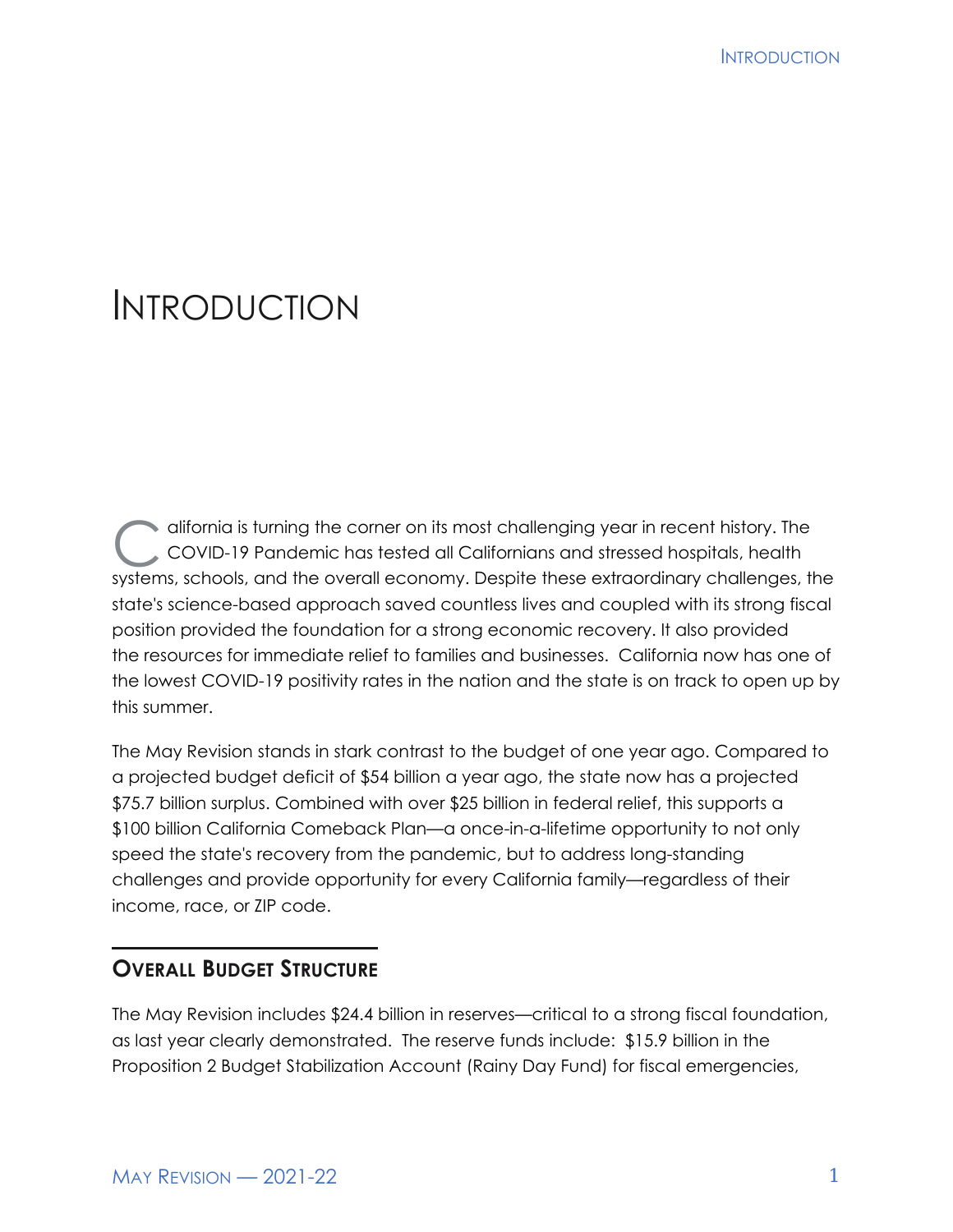#### **INTRODUCTION**

\$450 million in the Safety Net Reserve, \$4.6 billion in the Public School System Stabilization Account, and an estimated \$3.4 billion in the state's operating reserve.

The May Revision continues to pay down the state's long-term retirement liabilities and reflects \$3.4 billion in additional payments required by Proposition 2 in 2021-22 and \$7.9 billion in additional payments over the next three years. The improved revenue forecast also allows for the elimination of \$2 billion in proposed program suspensions that were delayed at the Governor's Budget. Additionally, for some bargaining units, employee compensation reductions and pay deferrals will end automatically by provisions of their agreements, and the California Department of Human Resources is inviting the remaining bargaining units through collective bargaining to discuss revising these agreements.

While the economic outlook and revenue have improved dramatically, the same budget resiliency that helped the state through the pandemic will continue to be critical to protect programs in the future and to prepare the state for emergencies. The forecast does not project large structural deficits; however, risks to the economic forecast remain—new coronavirus variants, vaccine hesitancy, higher inflation if disrupted supply chains cannot support increased consumer demand, and a stock market decline that would impact state revenues. These risks, together with the one-time nature of the federal funds and new revenue, constrain the state's ability to significantly expand ongoing commitments.

The State Appropriations Limit, or "Gann Limit," caps the amount of revenues from proceeds of taxes that can be appropriated by the state, which constrains state spending and requires revenues over the two-year limit to be allocated evenly between schools and taxpayer refunds. The Governor's Budget projected that the state could exceed the limit over the 2018-19 and 2019-20 two-year period by \$102 million. Based on final revenues, the limit for that two-year period was not exceeded. However, the May Revision projects that the limit for the 2020-21 and 2021-22 fiscal years will be exceeded by \$16.2 billion. This estimate will continue to be revised until May 2023. The May Revision allocates \$16.2 billion to comply with the limit, including tax refunds through a Golden State Stimulus and allocating half of the funds to K-14 schools in 2022-23. Given the uncertainty around the calculation of the limit in future years, the multi-year projections do not assume additional payments.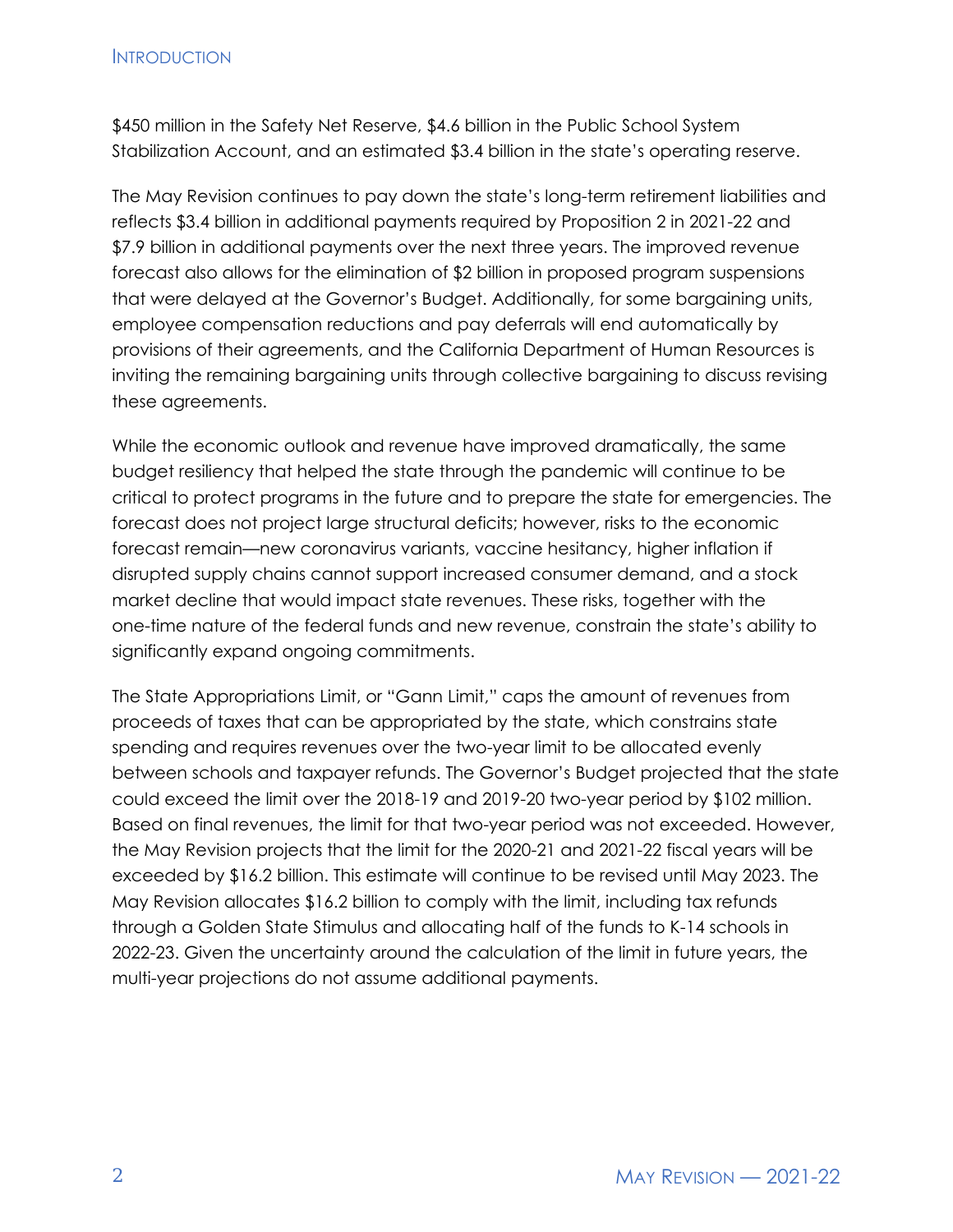# **IMMEDIATE RELIEF FOR FAMILIES AND SMALL BUSINESSES**

Earlier this year, the Governor and the Legislature acted swiftly to approve an historic relief package that provided a \$600 Golden State Stimulus to 5.7 million households and \$2.5 billion for impacted small businesses. The May Revision proposes a major expansion to the Golden State Stimulus, providing tax refunds to middle-class families that make an adjusted \$75,000 or less. Under the plan, two-thirds of Californians will benefit from \$600 payments. Qualified families with dependents, including undocumented families, will also be eligible for an additional \$500 payment.

The May Revision continues to invest in small businesses—the backbone of the state's economy—by adding \$1.5 billion to the state's earlier investments that have helped nearly 200,000 businesses to stay open and keep Californians employed.

During the pandemic, many Californians have been able to remain in their homes through the help of state and federal eviction moratoriums and significant federal investments that have helped pay for rents and utilities and provided mortgage assistance. The May Revision also includes \$2 billion to pay down unpaid utility debt, including water and electricity, that has accumulated during the pandemic.

# **EXPANDING OPPORTUNITY FOR ALL CALIFORNIANS**

California's K-12 and higher education systems will be pivotal to an equitable recovery, but also to an inclusive future that invests in each child. One-time federal funding and the significant increase in state funds present an historic opportunity to invest in students and raise the arc of the next generation of Californians.

## **K-14 EDUCATION**

Under Proposition 98, the significant increase in state's revenues results in Proposition 98 funding of \$93.7 billion—nearly \$14,000 per pupil. This is a significant increase over the record level estimated in January. In addition, earlier this year the federal government allocated K-12 schools approximately \$15 billion and the California Community Colleges \$2.3 billion. In addition, the State Appropriations Limit will result in a supplemental payment to schools of approximately \$8 billion, which is scheduled to be allocated in 2022-23. This payment will assist districts over the next several years as one-time federal funds expire.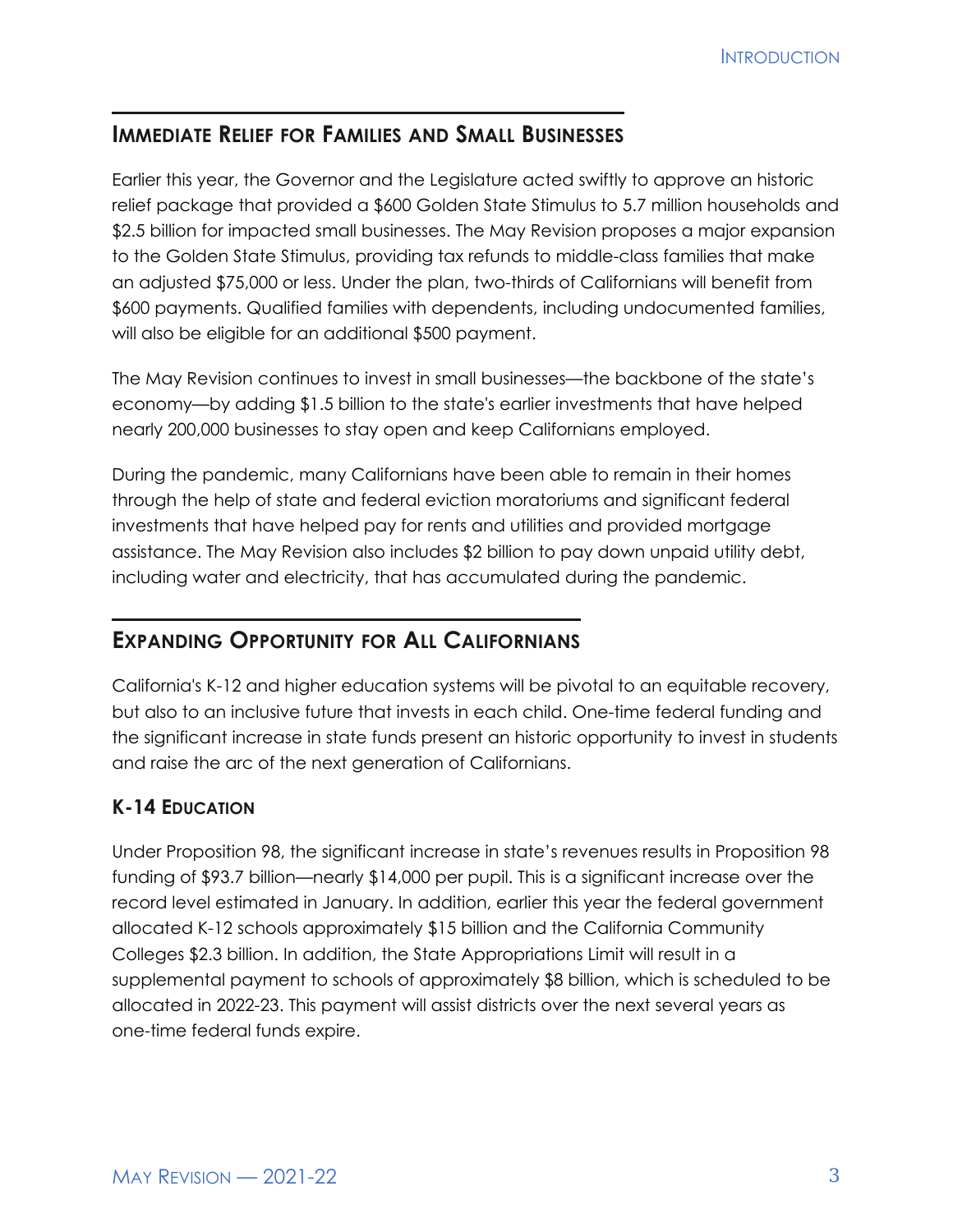#### **CALIFORNIA FOR ALL KIDS PLAN**

The May Revision re-envisions the K-12 public education through the California for All Kids Plan—a five-year investment strategy that addresses equity gaps by:

- Offering year-round access to enrichment and extended-day supplemental education programs in low-income communities;
- Improving teacher preparation and training;
- Increasing staff, including counselors, social workers and nurses; and
- Increasing access to school-based nutrition.

The plan also proposes beginning universal access to transitional Kindergarten starting in 2022-23 and fully implemented by 2024-25. With more children entering the K-12 school system, more preschool and childcare slots will become available to serve the 0-3-year-old population. The May Revision also proposes to fund 100,000 new childcare slots to further support working parents.

#### **TRANSFORMING CHILDREN AND YOUTH BEHAVIORAL HEALTH**

The May Revision proposes a statewide and comprehensive transformation of the behavioral health system for all Californians age 25 and younger—changing the life trajectory of children so that they can grow up to be healthier, both physically and mentally. This proposal will expand evidenced-based programs, train new behavioral health workers, and create a statewide portal that can connect young people with telehealth visits, and other interactive tools. The proposal is designed to identify behavioral health conditions earlier and improve outcomes.

#### **INCREASING COLLEGE AFFORDABILITY**

The May Revision reflects the Administration's priority to increase equity, access and affordability across California's public higher education segments. The May Revision reflects an additional 2 percent of base growth on top of the 3 percent proposed in January, and a complete restoration of the reductions in the 2020 Budget Act. Altogether, University of California's ongoing General Fund will increase by \$506.9 million, while the California State University's ongoing General Fund will increase by \$596.1 million. These are the largest ongoing investments in recent history, and are being made with the understanding that both segments will maintain undergraduate tuition and fees at current levels for the 2021-22 academic year, reduce equity gaps,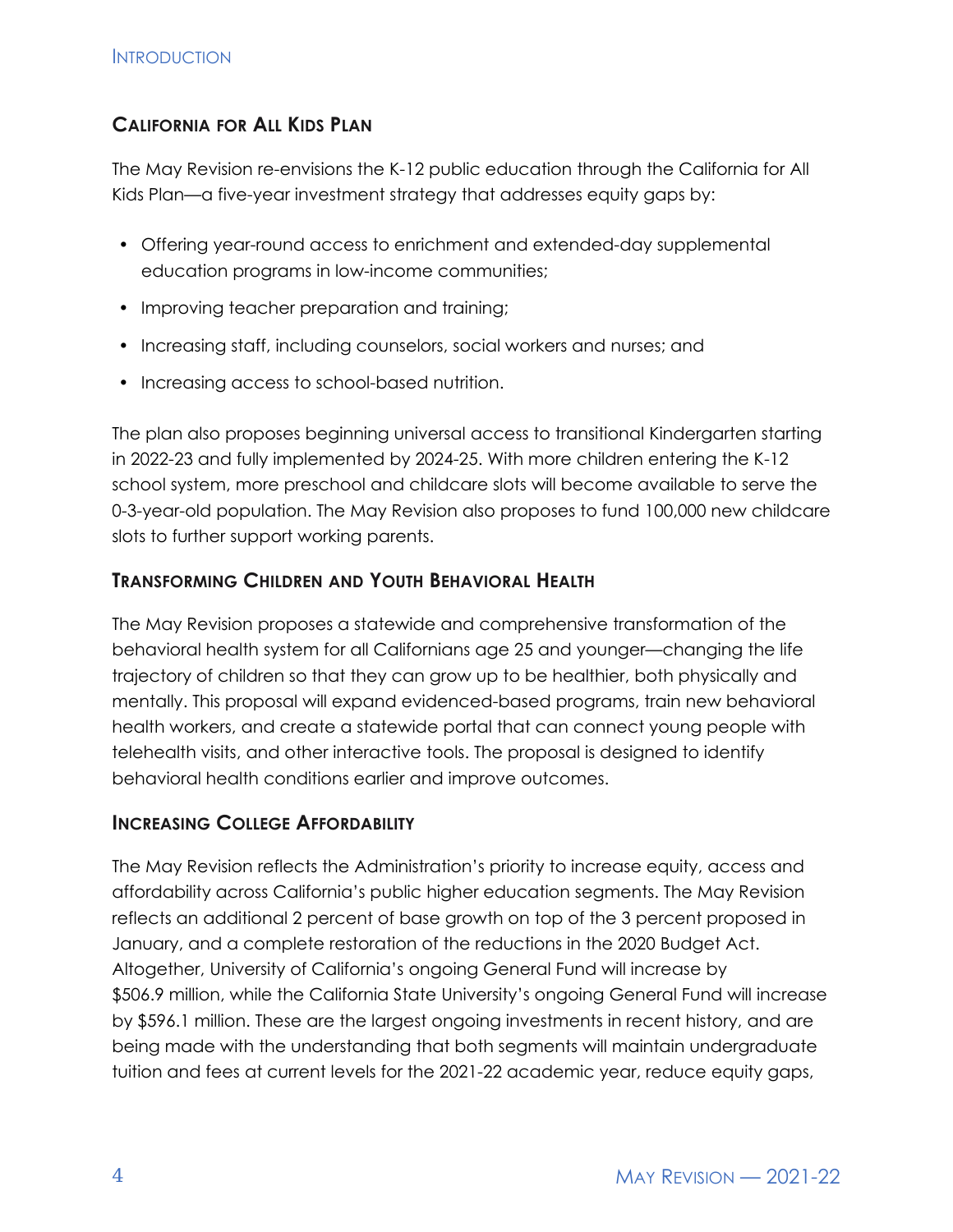**INTRODUCTION** 

provide more online learning opportunities, and better align student learning with workforce needs.

The May Revision also includes \$4 billion over two years to develop more student housing, which will defray a significant cost of attending college and support students who often have to choose between education and work to support themselves and their families.

In an effort to make college more affordable for the 3.8 million low-income children in public schools today, the May Revision invests \$2 billion to create a California Child Savings Accounts program. Seeded with \$500 per account, the value of deposits will grow over time, providing a direct path to affording postsecondary education and helping address equity gaps. New accounts will be created for each subsequent income class of low-income first graders.

The May Revision further increases college affordability by investing \$1 billion over two years to establish the Learning-Aligned Employment program—an endowment housed at the University of California with annual proceeds distributed to the state's public higher education segments to develop partnerships with businesses to train and employ underrepresented students in jobs that align with their educational pathways and can lead to permanent career opportunities.

Recognizing the many workers displaced from their jobs during the pandemic, the May Revision includes a \$1 billion grant program through the California Student Aid Commission for the state's public higher education segments to make grants available to such workers to reskill or upskill and put them on a path toward upward economic mobility and security. The May Revision also includes billions in additional investments that connect people with training, establish more quality jobs, and grow California's workforce. In response to the disproportionate impacts of the pandemic on certain sectors and workers, these opportunities focus on training and apprenticeships, retraining and supporting displaced workers, and developing career pathways for low-income workers.

## **CONFRONTING HOMELESSNESS AND HOUSING AFFORDABILITY**

Combined with the Governor's Budget proposals, the May Revision makes the largest investment to combat homelessness in the state's history—\$11.87 billion over the next two fiscal years. Project Roomkey, deployed during the depths of the pandemic, has helped to house homeless individuals and families. Since last fall, Homekey has acquired and rehabilitated 6,000 units of permanent housing. Total proposed funding of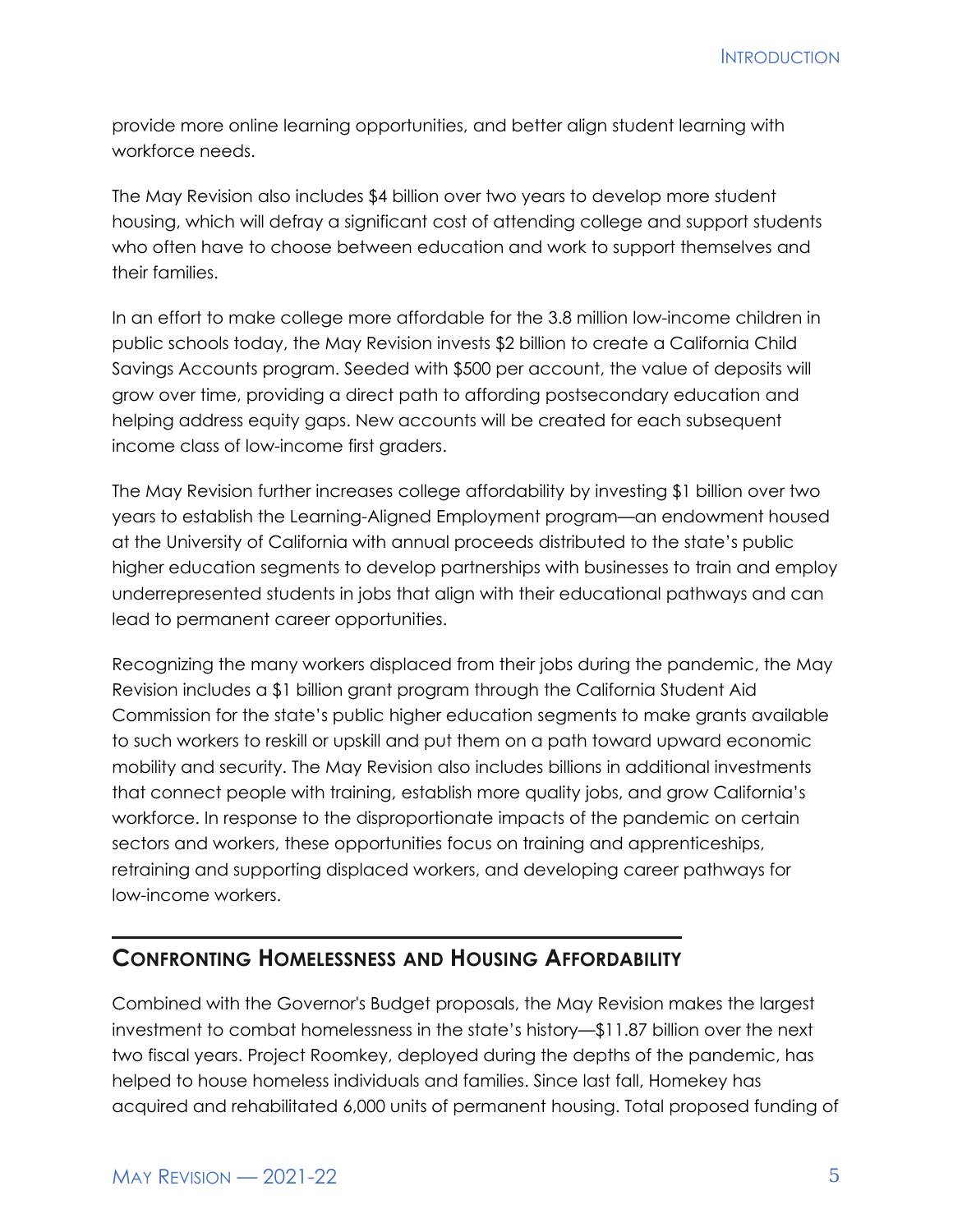\$7 billion for Homekey will further expand the portfolio of housing, including behavioral health continuum infrastructure and housing for low-income seniors. The May Revision also includes \$1 billion for the CalWORKS housing support program, \$560 million to address family homelessness, and \$25 million for veterans homelessness.

The May Revision makes numerous investments to address housing affordability, including accessory dwelling unit financing, regional planning grants, funds to preserve affordable units, and funds to promote homeownership.

## **HEALTH CARE EQUITY AND AFFORDABILITY AND AGING**

The May Revision continues to support the California Advancing and Innovating Medi-Cal (CalAIM), a transformation of the delivery of Medi-Cal to manage risk and improve outcomes. The May Revision includes \$315 million to centralize administrative and clinical data from the state, health plans, and health providers to better identify and stratify member risk to support CalAIM implementation and health care equity.

The May Revision makes a significant ongoing \$1 billion (\$859 million General Fund) investment to expand Medi-Cal coverage to undocumented adults aged 60 years and older, beginning in May of 2022. This proposal will increase health care affordability and is a milestone on the path toward universal health coverage. Other proposals include expanded Medi-Cal eligibility for postpartum individuals, doula services as a covered benefit in Medi-Cal, and subsidized zero-dollar premium plans.

The May Revision also includes investments to support older adults—providing a cost-of-living-increase to State Supplemental Payment grants, augmenting Alzheimer's investments, and strengthening older adults' recovery from isolation and health impacts caused by the pandemic.

## **INFRASTRUCTURE FOR THE NEXT CENTURY**

#### **WATER AND DROUGHT**

Combined with the Governor's Budget, the May Revision proposes \$5.1 billion over multiple years for a water resilience package to expand and protect water supplies across the state. The package supports drinking water and wastewater infrastructure, water recycling projects, immediate drought support to communities, and improves long-term ecological conditions to help species cope with climate change.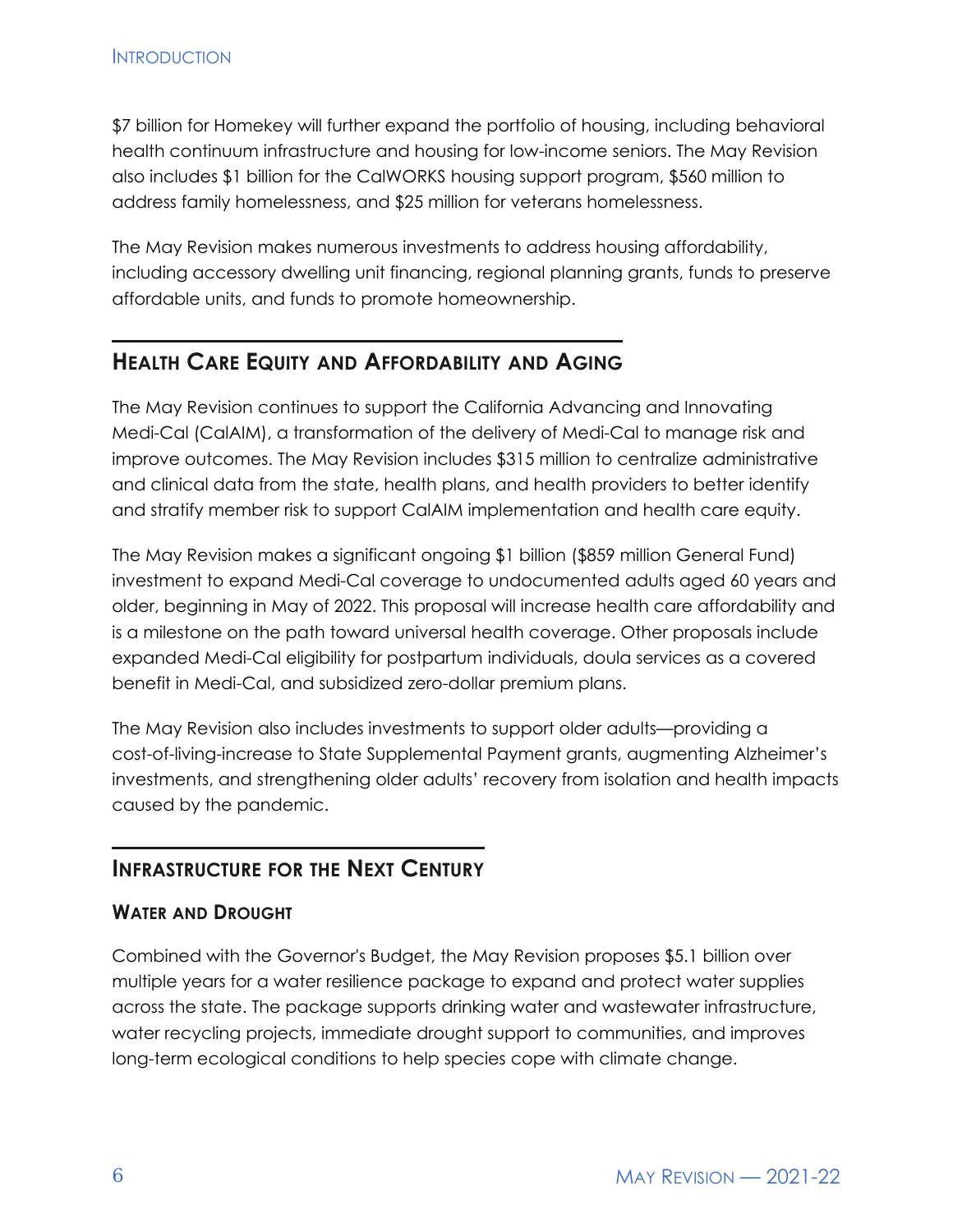## **SUSTAINABLE AGRICULTURE**

Ongoing climate change—evidenced by decreased water availability, increased floods, and changing weather—has put increased pressure on California's farmers. The May Revision builds on investments in the Governor's Budget to accelerate the transformation of the agriculture sector, together providing \$794 million for implementing climate smart agriculture, improving drought resiliency, increasing pollinator habitat, and transitioning to safer, more sustainable pest management.

## **ZERO EMISSION TRANSPORTATION**

California is committed to developing an equitable Zero Emission Vehicle (ZEV) market, not only as a foundational tool to protect public health and combat climate change, but as a focal point of economic development and job creation. To further reduce the impacts of climate change, the May Revision builds on the Governor's Budget ZEV proposals, bringing investments to \$3.2 billion over the next three years. Investments include funding for clean transportation programs that will improve air quality by expanding zero-emission short-haul trucks, transit buses, and school buses. Funding also supports additional charging and fueling infrastructure to support more clean vehicles. Accelerating the adoption of ZEVs will allow the zero-emission industry to capitalize on scale, create more jobs and economic development, and help bring down the cost of ZEV deployment around the world.

## **CLIMATE RESILIENCE**

The May Revision proposes \$1.3 billion in targeted investments for communities that are facing the impacts of climate change today. This includes proposals addressing extreme heat, sea level rise, and community-driven infrastructure investments in the most disadvantaged communities, which are often the hardest hit by climate change and other health, environmental, and economic challenges. Specific investments in environmental justice are described below.

## **TRANSPORTATION**

The May Revision proposes significant investments in infrastructure, including \$4.2 billion for the High Speed Rail project, \$3.1 billion for high-priority rail and active transportation projects, and \$2.4 billion to repair the state highways and local bridges, and accelerate rail projects. Taken together, these investments will result in thousands of new jobs and spur even more economic activity throughout the state.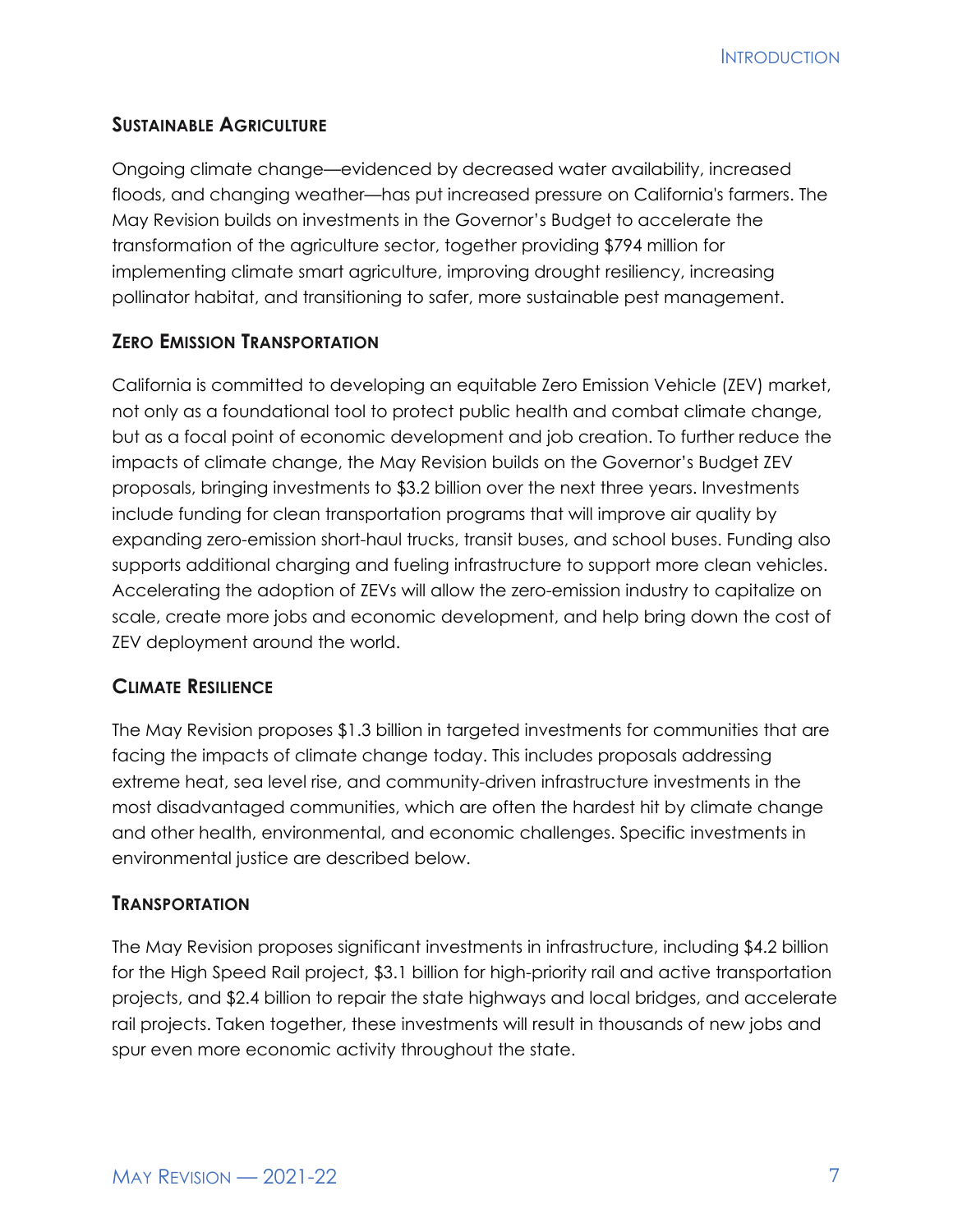#### **BROADBAND**

The pandemic has underscored the importance of making broadband accessible and affordable for educational, employment, and health purposes. The May Revision reflects a plan to achieve equitable statewide access to high-speed broadband internet service, and proposes a \$7 billion investment to expand broadband infrastructure and enhance access.

## **ENVIRONMENTAL JUSTICE**

The May Revision takes unprecedented steps to address legacy environmental issues that impact disadvantaged communities, including historic investments in reducing the harmful emissions from the state's transportation system and efforts to reduce harmful pesticides. It also reflects new strategies across programs to invest in community-led initiatives. In addition, the May Revision invests an additional \$200 million, bringing the total to \$500 million, to accelerate the cleanup of contaminated properties throughout the state in impacted communities and proposes an additional \$291 million for cleanup of additional properties near the former Exide facility in Vernon. The May Revision further invests in protecting Californians from harmful pesticides by implementing a notification system to provide important information about local pesticide use. The May Revision also includes \$200 million to plug abandoned orphaned oil and gas wells, many located near low-income residential areas.

# **EMERGENCY RESPONSE AND PREPAREDNESS**

During 2020, California experienced two unprecedented emergencies—a global COVID-19 Pandemic and the worst wildfire season in state history. A devastating drought and another challenging fire season may be in the near future as well. So California can continue to prepare to respond to these and other emergencies, the May Revision proposes approximately \$100 million for the Governor's Office of Emergency Services (Cal OES) to strengthen the state's emergency capacity and capabilities.

The May Revision includes \$250 million for Cal OES to implement an equitable all hazards grant program focused on building resiliency in disadvantaged communities and providing assistance to communities who often lack resources or expertise in drafting competitive grant applications to leverage federal and private funds.